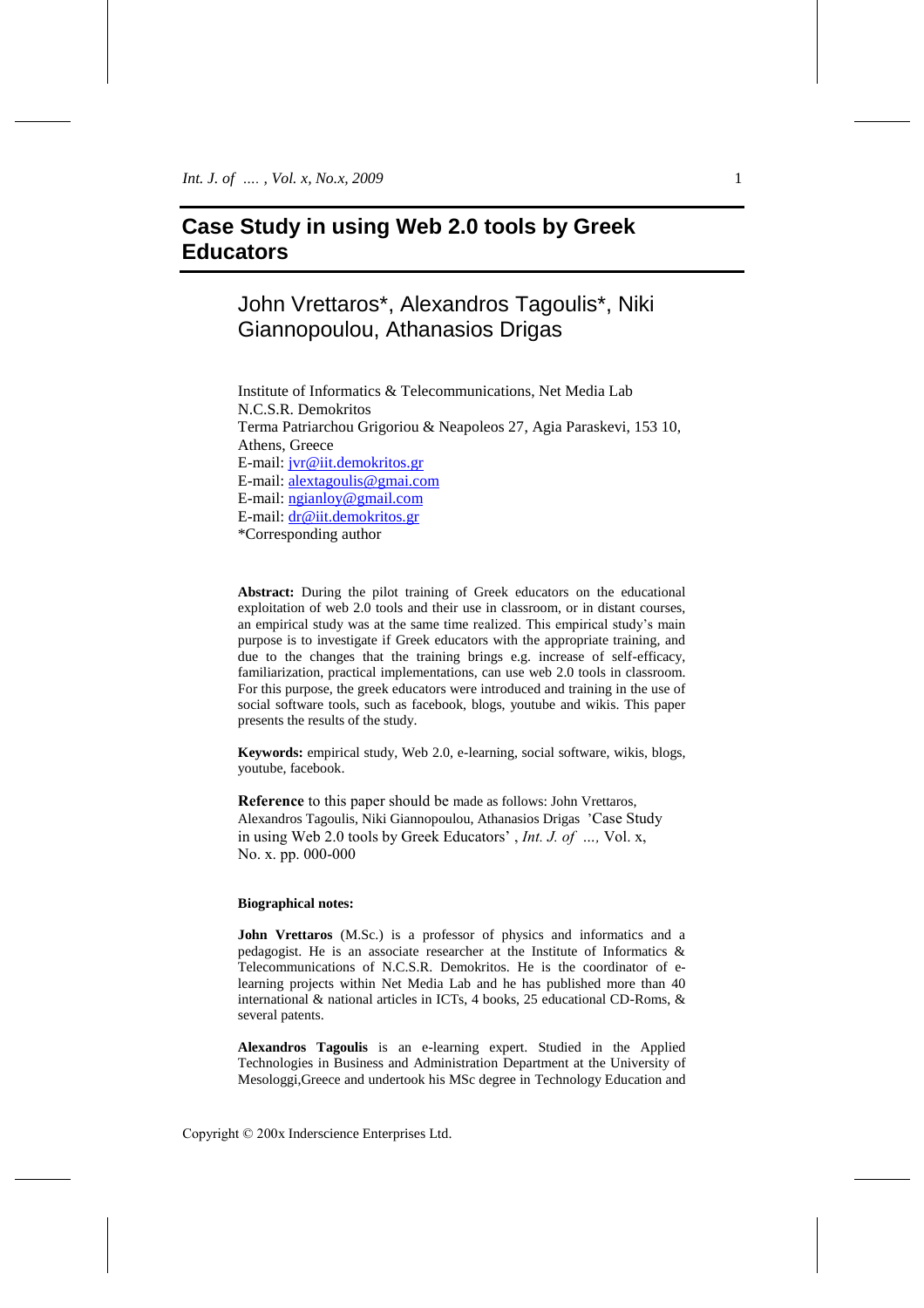Digital Systems Department at the University of Piraeus, with specialty in elearning. Has been an associated research in N.C.S.R. Demokritos from 2004, and has involved in various projects, mainly in e-learning. Also an author and co-author of corresponding publications.

**Niki Giannopoulou** (Maitrise) is professor of foreign languages with the use of new technologies. She is in charge of a centre of professional training in Athens, Greece and is the author of many articles and one book concerning learning through the Internet. Finally, she has participated in numerous research projects.

**Athanasios Drigas** is a Senior Researcher at N.C.S.R. Demokritos. He is the Coordinator of Telecoms and founder of Net Media Lab since 1996. From 1985 to 1999 he was Operational manager of the Greek Academic network. He has been the Coordinator of Several International Projects, in the fields of ICTs, and e-services (e-learning, e-psychology, e-government, e-inclusion, e-culture etc). He has published more than 200 articles, 7 books, 25 educational CD-Roms and several patents. He has been a member of several International committees for the design and coordination of Network and ICT activities and of international conferences and journals.

## **1 Introduction**

The web in the 90s helped to reduce the barriers regarding time, place and cultural boundaries, and contributed in the effective user communication and access to information. The philosophy behind web 2.0, aims not only in the effective communication but also in the development of collaboration and networking of the users, which led for example to the creation of new terms like social networking (Murugesan S., 2007; Miller P. 2005). This evolution led to the transformation of learning, from the use elearning platforms to the use of tools of the social web such as blogs, wikis, and forums, to a collaborative and cooperative learning framework (Anderson P., 2007; Downes S. 2005). In this framework can be formed groups of learning in various levels of collaboration which can be small group, an organization, a society and finally the global community.

Since adult education is based in learning in groups, the new technologies of social networking can enhance learning effectiveness through the use of tools and services, with the appropriate learning scenarios, learning strategies, and adult education learning theories (Solomon,G., Schrum L., 2007).

The technologies that support collaboration support the learning goal of changing stance related to learning based on learning groups. These technologies provide a reach, shared virtual learning space, where interactions are not taking place only between learns and technology but among learners, who share a mutual aim. These interactions can be facilitated and coordinated by an instructor.

There have been many research and development efforts for the creation systems that support collaborative learning, but there is a research gap in how can we enhance learning effectiveness in adult education through the use of collaborative learning theories and techniques and collaborative tools and services provided by Web 2.0 (Hargadon S. 2009; Rollett H. et al, 2007).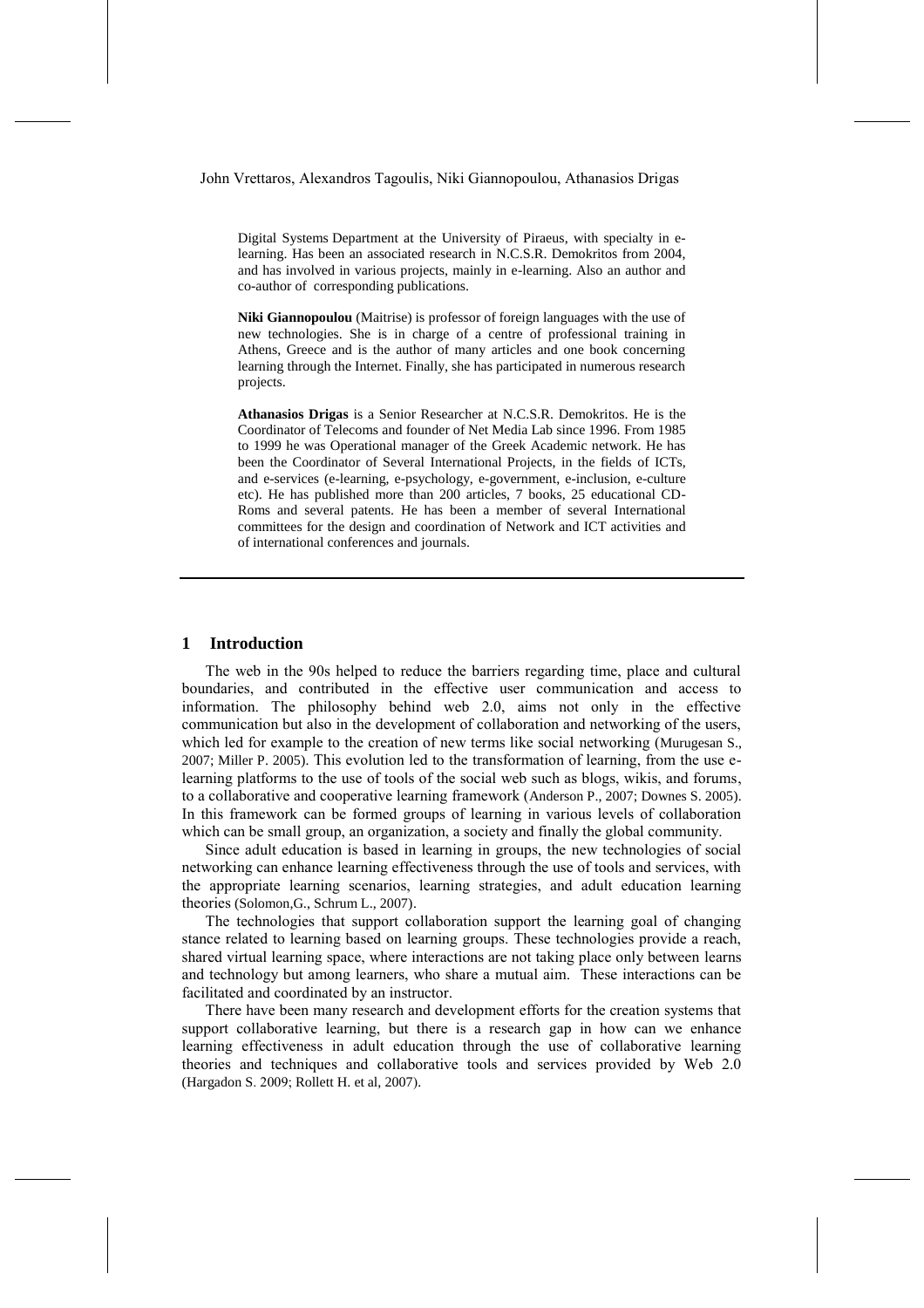To be more specific, several web 2.0 tools have been widely used for collaborative learning purposes and the results have proved to be very fruitful. A wiki – based project was incorporated in a media technologies class where the learners developed the M/Cyclopedia (Media/Culture), a wiki – based encyclopedia, using MediaWiki of Wikipedia (Bruns, A., Humphreys, S., 2005) The educational use of wikis in distance learning classes has been analyzed in the context of a symbolic logic course (Byron, M., 2005) and wikis have also been used as an environment empowering cooperation among the distant learners (Tsinakos, A.A., 2006). Blogs have also been widely used in education. The creation of learning blogs has been attempted with the use of a group of 31 students that participated in an Information Systems class in Hong Kong University and this study finally proved, that blogs are a powerful tool when it comes to predicting final student performance (Du, H. S. & Wagner, C., 2005).

Additionally, two groups (one consisted of professors and one consisted of students) were used in order for a research to be conducted aiming at determining the value of use of weblogs in education. The results made it more than clear that blogs were approved as a very useful tool in supporting physical presence in class [5]. Finally, Harvard University, Stanford University and Texas State University have set up virtual classes using Second Life via which learners participate in online courses. It is widely believed that Second Life can provide numerous possibilities when it comes to educational applications (Barbosa, C.A.P., Serrano, C.A., 2005).

## **2 Empirical Study**

For the wider and appropriate application of the web 2.0 tools and services in the learning process it is necessary the preparation of the adult trainers and also their opinion about these tools and services.

An approved way of investigating their stance and eliciting their opinions is testing these tools and services themselves, and take part in a learning process which comprises social networking tools and services. For the purpose described above an empirical study was designed which is described below

The aims is studying if the adult trainers have a positive stance against the web 2.0 tools and services, if they have used it, and if they can use the collaborative tools and services in an educational process designed by themselves.

Methodological Framework Design of a learning community of practice

Formal characteristics

Year of realization of the training program: 2008 -2009 Place of realization: Greece Training program title: Training of Adult Trainers in Web2.0 Technologies Technology used: LMS Moodle Tools and services: social networking tools e.g. Blogs, wikis, social networking tools and services

The degree of self-governance and the type of the training program, if it's a open one (learner participation in defining the learning process) or a closed one (there is little or no participation in defining the learning process)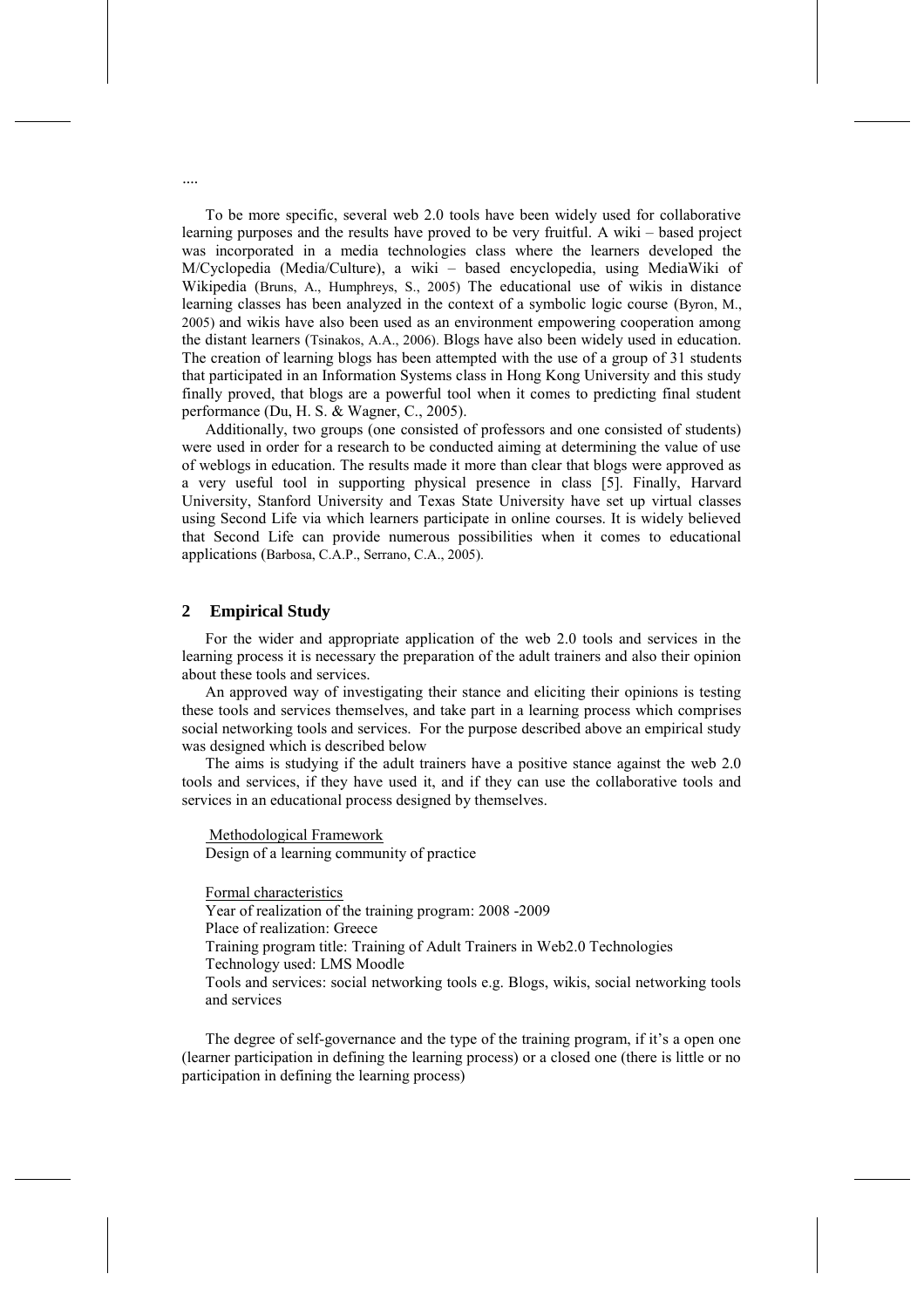The training program comprises features from open and closed type training programs, where the learners will be able to interfere and shape a new path for the learning process if they expect that it will be more effective in learning, not only in the training program core but also in the activities.

Training program content/curriculum

Aims of the model implementation:

- The learners will get to know others ways of learning
- The learners will explore e-commerce implementation
- The learners will be introduced to e-commerce and they will learn how can they develop a business activity
- The learners will explore the capabilities that e-commerce provides
- The learners will adopt a positive stance against the use of the new technologies in business activities.

#### Principles of the model implementation

The main principle that governs the community is the respect of the opinion of the peers. Every peer can freely think and express themselves. Through dialog the creative argument, the analysis and the synthesis of oppositions and positions is promoted. Through the interaction among peers and the collaboration of all stakeholders, proceed to aggregative actions.

## *2.1 Process/ Methodological Approach*

#### *2.1.1 Actions/Methods of instruction and learning process*

The actions considering the methods of instruction and learning will be based on the Project method. In the first phase the previous experiences and tacit knowledge of the learners will be explored, and the core of the training program will be configured.

In the second phase based on resources the educational material will be obtained. The learning groups will be defined and the activities or roles will be assigned to learning groups.

#### *2.1.2 Assessment (Assessment criteria)*

The assessment criteria will be based on how useful the learners find the web 2.0 collaborative tools and services, and on how they can integrate e-commerce in their working life.

These questionnaires will be handed first, as a pilot to a smaller sample, for the respondents to co-design the questionnaire, in order to take their final form, which in this form the questionnaire will be handed the total sample.

Based on the statistical factor analysis that will follow, it is expected that important conclusions will be extracted, relevant to the factors significance considering the facilitation of the web 2.0 tools and services on learning, and in how these factors affect the learning effectiveness. Finally the correlation between these factors will be examined.

## *2.1.3 Process of data collection*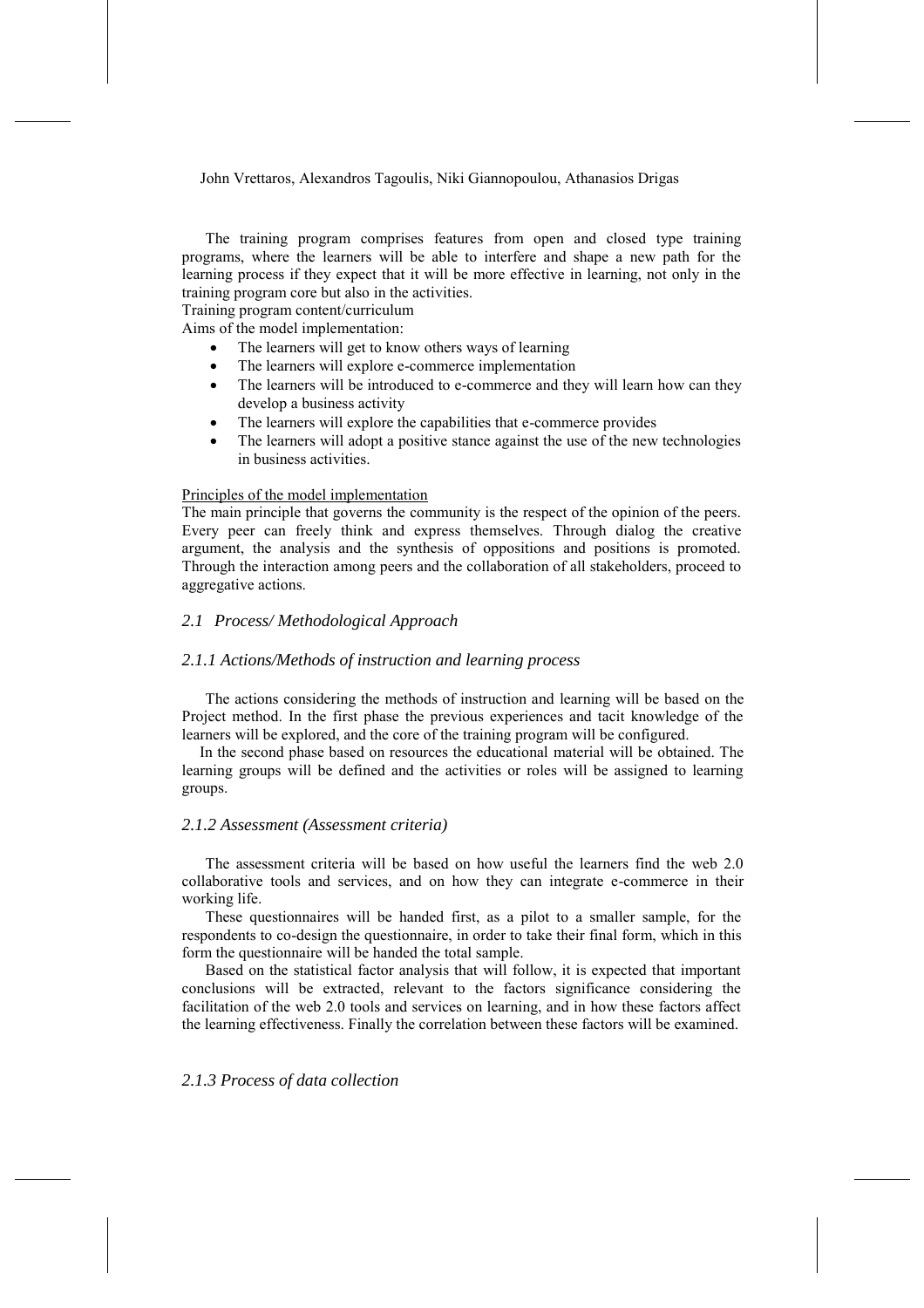The trainees that participated in the survey got an invitation by email, which explicitly describes the form and the cause of the survey.

The questionnaire filling by the respondents took place electronically, and with the help of blogs there query elaboration took place in order to record every respondent question and remark.

Due to the fact that the training of the educators took place two months earlier than the survey, there are shots of the educational process accompanying the questionnaires, in order to help them recall easily the correspondent parts that are relevant to the survey. The respondents that took part in the survey are familiarized with the ICTs.

# *2.1.4 Sample description*

The sample consists of 30 learners who attended the realized training programs. The demographic data of the correspondents are in our possession.

The sample consists of correspondents, aged between 30-55, who are adult trainers, certified that they have attended the National Train the Trainers Program. Their competences and skills in computer and internet use vary.

## *2.2 Data collection tool*

The questionnaires consists of closed type questions, where in each question is asked the comment of the correspondent for each answer, in order to extract information that cannot be expressed in the answer itself.

The questionnaire is designed in decreasing Likert scale  $(4 = \text{very much}, 3 = \text{little}, 2$  $=$ average ,  $1 =$ no)

The 4rth Likert degree was chosen in order to avoid having answers by undecided correspondents that usually express a medial position.

#### *2.2.1 Questionnaires*

Sex: Male, Female

Studies: Theoretical, Practical

Experience of work in Adult Education: Less than 5 years, 5 to 10 years, More than 10 years

## Before the training program

Knowledge:

- Do you use e-learning platforms in teaching?
- Are you familiar with the tools below and do you know if they have implementations in teaching?

Competences:

Are you familiarized with the use of tools and services of web 2.0?

Stances:

 What's your opinion about the implementation of the web 2.0 tools and services in education?

After the completion of the training program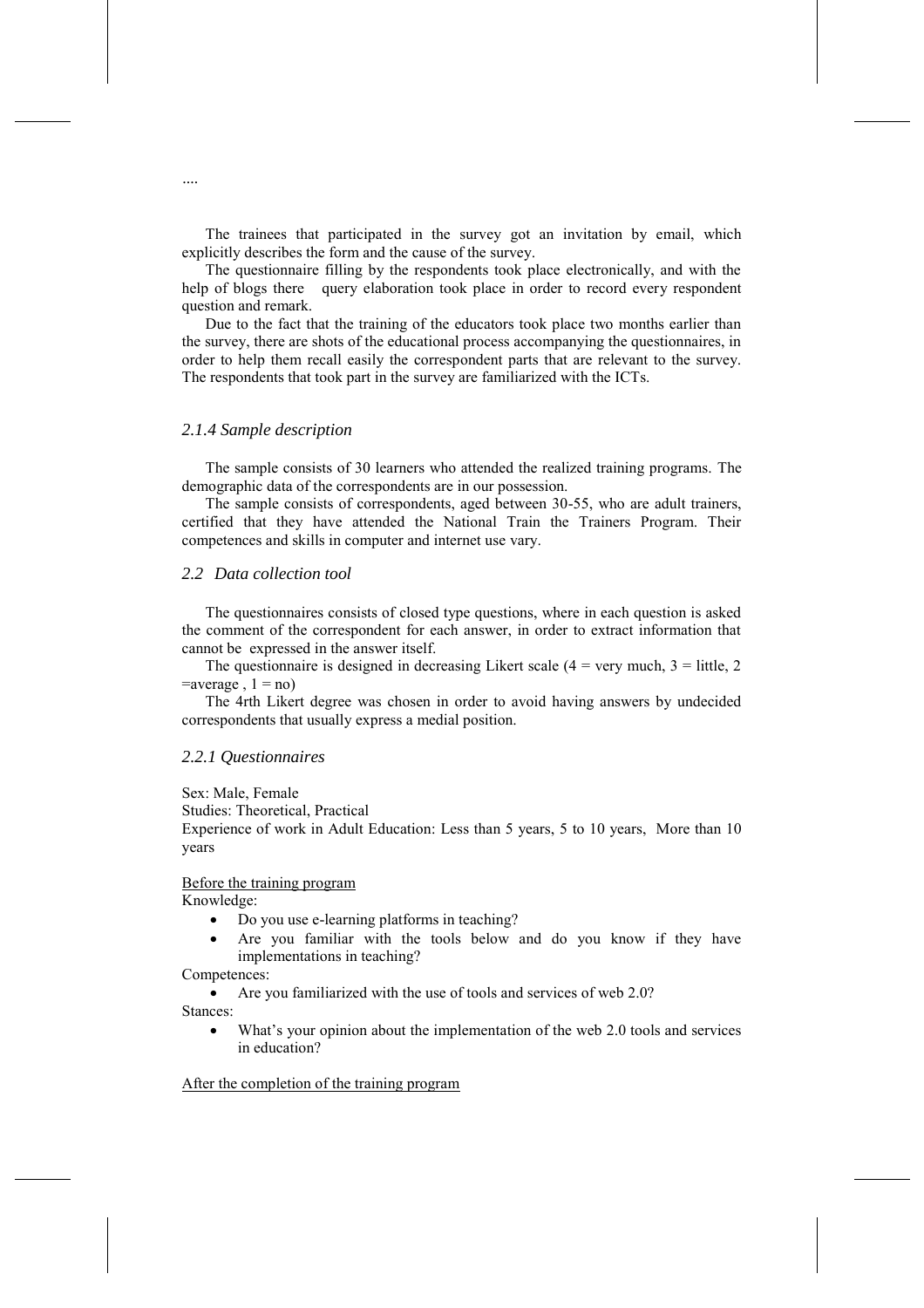- Was it difficult handling the web 2.0 tools and services, regarding the registration and the participation in the learning process?
- Did you need the help of an expert user to handle the web 2.0 tools and services?
- Based on the experienced acquired by your participation in the training program, what's your opinion about the educational value of the web 2.0 tools and services (blogs, wikis, youtube, facebook)?
- Do these tools satisfy the principles and the needs of adult education (blogs, wikis, youtube, facebook)?
- Do these tools lead to the elicitation of the tacit knowledge (blogs, wikis, youtube, facebook)?
- Do you think these tools can support learning by doing (blogs, wikis, youtube, facebook)?
- Do you think these tools can enhance collaborative learning (blogs, wikis, youtube, facebook)?
- Do you believe you can design and develop activities for adult education with the use of these tools (blogs, wikis, youtube, facebook)?
- (BLOG, WIKI, YOUTUBE)
- What's your opinion in the usefulness of facebook as a mean for the learners' first introduction?
- Do you think facebook can foster the creation of group atmosphere in a virtual class?

Knowledge:

 Do you think you acquired knowledge in using these tools and services (blogs, wikis, youtube, facebook)?

Competences:

• Did you get familiarized with the use of these tools?

Stances:

Would you use these tools in class (virtual or traditional)?

# **3 Questionnaires Analysis**

In the first phase we analyzed the frequency of every question and some general remarks and in the second phase we will study the crossing of various questions (Crosstabs), and with the statistical check  $X^2$  possible causal relations.

For the first demographic data we didn't any further analysis, as the composition of the two training classes was such, that couldn't be found an equal allocation for the sexes, but the numbers statistically allow us to cross variables than weren't considered significant(Table 1).

**Table 1.** Statistical data:Gender

|           |         |                      | Cumulative |
|-----------|---------|----------------------|------------|
| Frequency | Percent | <b>Valid Percent</b> | Percent:   |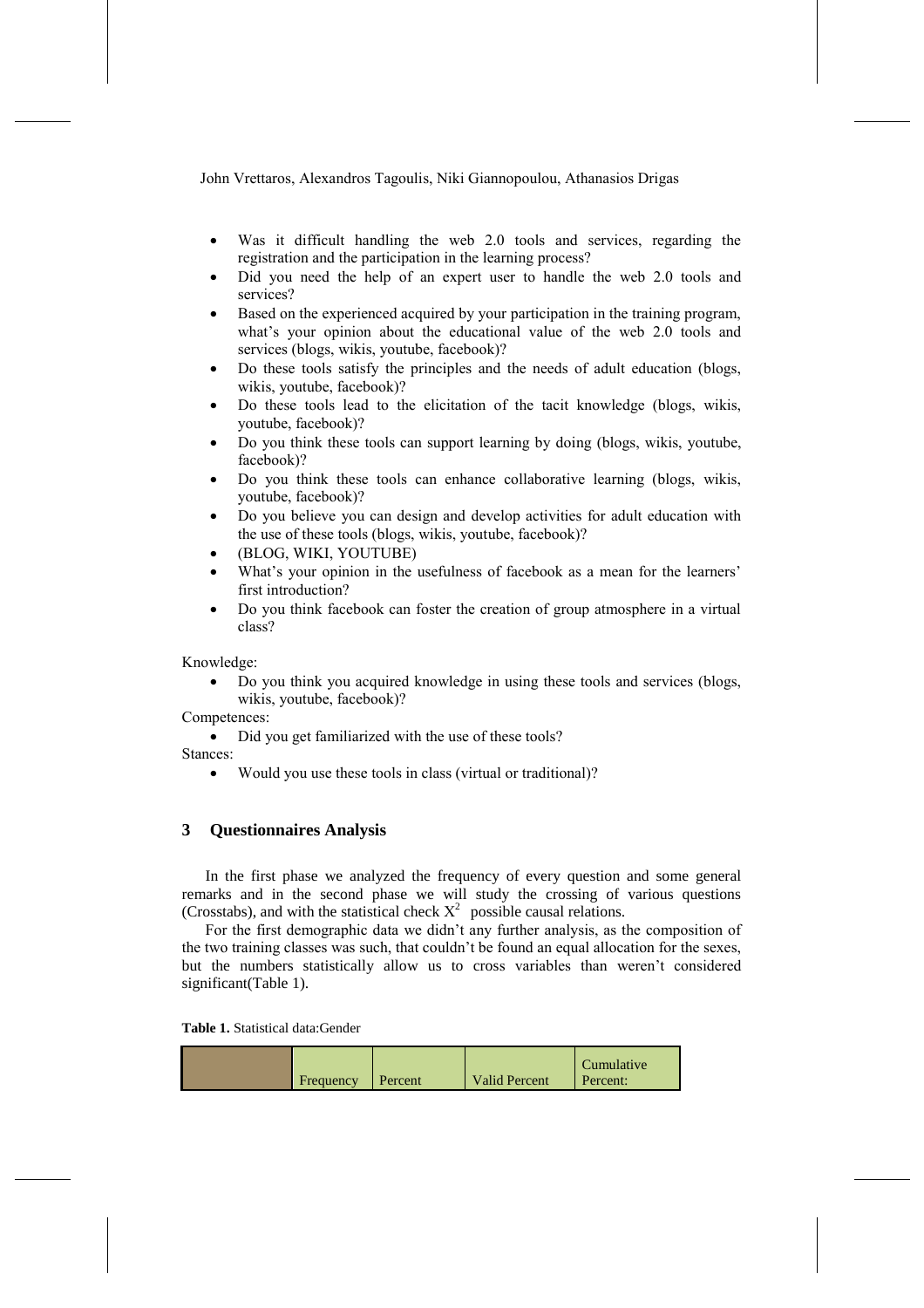| <b>MALE</b>   | 23 | 76,7  | 76,7  | 76,7  |
|---------------|----|-------|-------|-------|
| <b>FEMALE</b> | -  | 23,3  | 23,3  | 100,0 |
| Total:        | 30 | 100,0 | 100,0 |       |

The second element, studies is artificial so there wasn't a question, but because the researcher knew the learners, divided them in these categories, and categorized as practical those who had previous experience in computers(Table 2).

**Table 2.** Statistical data:Domain

|                   | Frequency | Percent | <b>Valid Percent</b> | Cumulative<br>Percent: |
|-------------------|-----------|---------|----------------------|------------------------|
| <b>HEORETICAL</b> | 25        | 83,3    | 83,3                 | 83,3                   |
| <b>RACTICAL</b>   |           | 16,7    | 16,7                 | 100,0                  |
| otal:             | 30        | 100,0   | 100,0                |                        |

Although the number of the correspondents is small and precarious to make crosstabs, it's very important because we study the effectiveness of tools and services of web 2.0 to non specialists in informatics educators.

In the research 75% of the educators has many years experience in adult education, as its shown by the answers in the  $3<sup>rd</sup>$  demographical question(Table 3).

|                      | Frequency | Percent | <b>Valid Percent</b> | Cumulative<br>Percent: |
|----------------------|-----------|---------|----------------------|------------------------|
| <b>UP TO 5 YEARS</b> |           | 6,7     | 6,7                  | 6,7                    |
| 5 TO 10 YEARS        | 23        | 76,7    | 76,7                 | 83,3                   |
| <b>OVER 10 YEARS</b> |           | 16,7    | 16,7                 | 100,0                  |
| Total:               | 30        | 100,0   | 100,0                |                        |

**Table 3.** Statistical Data: Professional experience of the participants in adult education

In the next question and after explaining to the correspondents that it is asked only the use of e-learning as an educator, a positive answer came from the practical educators, but they had all used e-learning as learners during their participation in the Training the Trainers Program(Table 4).

|  |  | Table 4. Use of e-learning platforms for teaching |
|--|--|---------------------------------------------------|
|  |  |                                                   |

|     | Frequency | Percent | <b>Valid Percent</b> | Cumulative<br>Percent: |
|-----|-----------|---------|----------------------|------------------------|
| YES |           | 16,7    | 16,7                 | 16,7                   |
| NO  | 25        | 83,3    | 83,3                 | 100,0                  |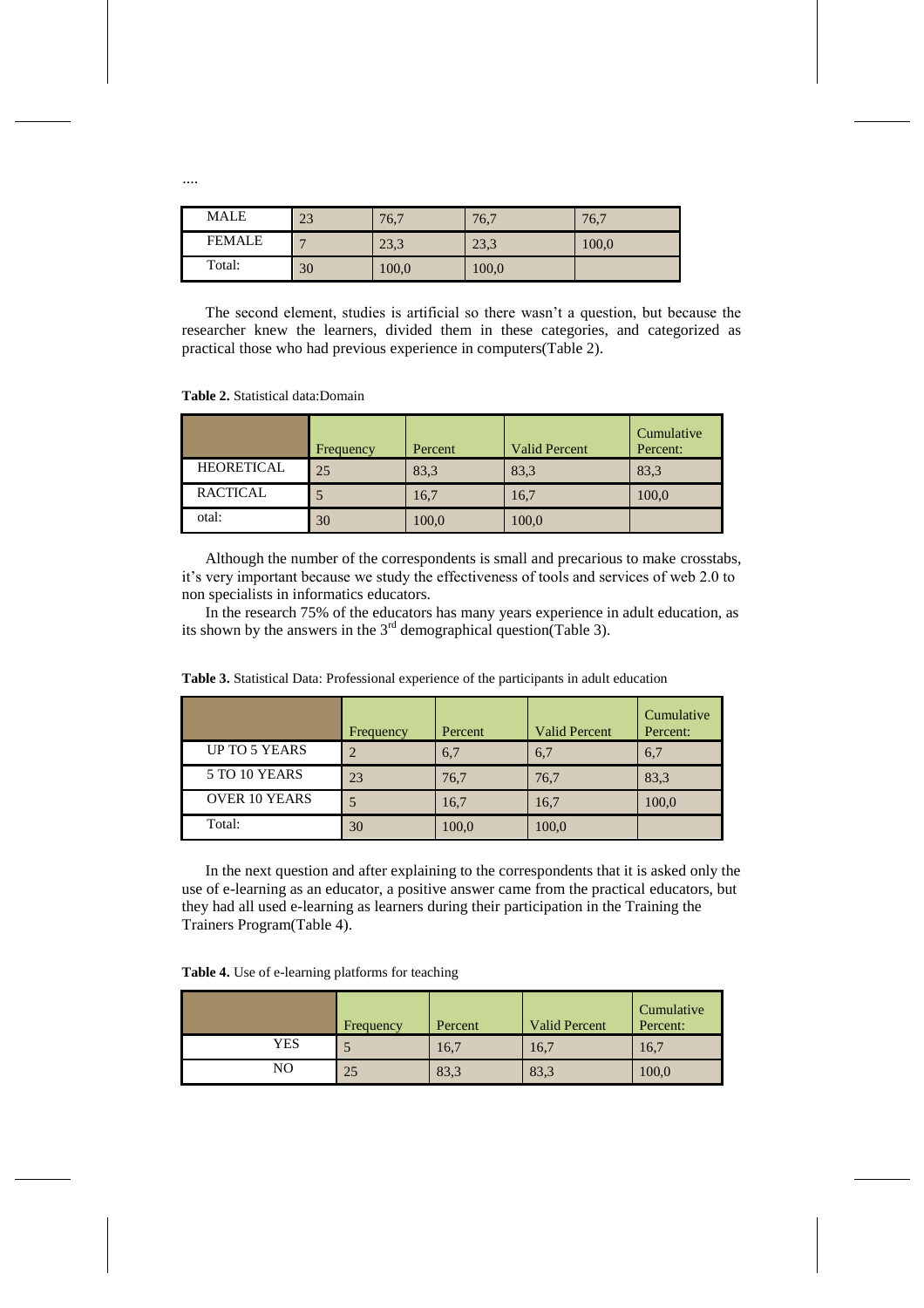| ᠇᠇<br>$\Omega$<br>$\Omega$<br>$\sim$<br>Total:<br>30<br>$\mathbf{U}$<br>$J_{\rm U}$ |
|-------------------------------------------------------------------------------------|
|-------------------------------------------------------------------------------------|

The next question considers mainly their familiarization about the web 2.0 tools and services and their implementations in education. We observe that almost half of the educators know few about these tools, even the practical educators that have computer's experience knew few.(Table 5). Because the practical educators sample is small, we can have a secure estimation on that subject, and we must remark that there wasn't a negative answer in the familiarization with these tools.

**Table 5.** Knowledge of several Web 2.0 tools and their educational applications

|                 | Total  | <b>A LITTLE</b> | <b>MEDIOCRE</b> | <b>GOOD</b>    |
|-----------------|--------|-----------------|-----------------|----------------|
| <b>FACEBOOK</b> | 30     | 14              | 13              | 3              |
|                 | 100,0% | 46,7%           | 43,3%           | 10,0%          |
| <b>BLOG</b>     | 30     | 16              | 12              | $\overline{2}$ |
|                 |        |                 |                 |                |
|                 | 100,0% | 53,3%           | 40,0%           | 6,7%           |
|                 | 30     | 14              | 14              | $\overline{2}$ |
|                 | 100,0% | 46,7%           | 46,7%           | 6,7%           |
| <b>WIKI</b>     | 30     | 13              | 14              | 3              |
|                 | 100,0% | 43,3%           | 46,7%           | 10,0%          |
| YOUTUBE         |        |                 |                 |                |
|                 |        |                 |                 |                |

From the four web 2.0 tools that they are asked for the most popular tool, the question concerns their opinion as simple users and not experts (Table 6). In what concerns Facebook the answer a little means that they have browsed Facebook but they haven't created their own profile.

Table 6. Familiarization with the use of the Web 2.0 tools and applications

|                 | Total  | <b>A LITTLE</b> | <b>MEDIOCRE</b> | <b>MUCH</b> |
|-----------------|--------|-----------------|-----------------|-------------|
| <b>FACEBOOK</b> | 30     | 10              | 6               | 14          |
|                 | 100,0% | 33,3%           | 20,0%           | 46,7%       |
| <b>BLOG</b>     | 30     | 13              | 11              | 6           |
|                 | 100,0% | 43,3%           | 36,7%           | 20,0%       |
| WIKI            | 30     | 12              | 10              | 8           |
|                 | 100,0% | 40,0%           | 33,3%           | 26,7%       |
| YOUTUBE         | 30     | 10              | 11              | 9           |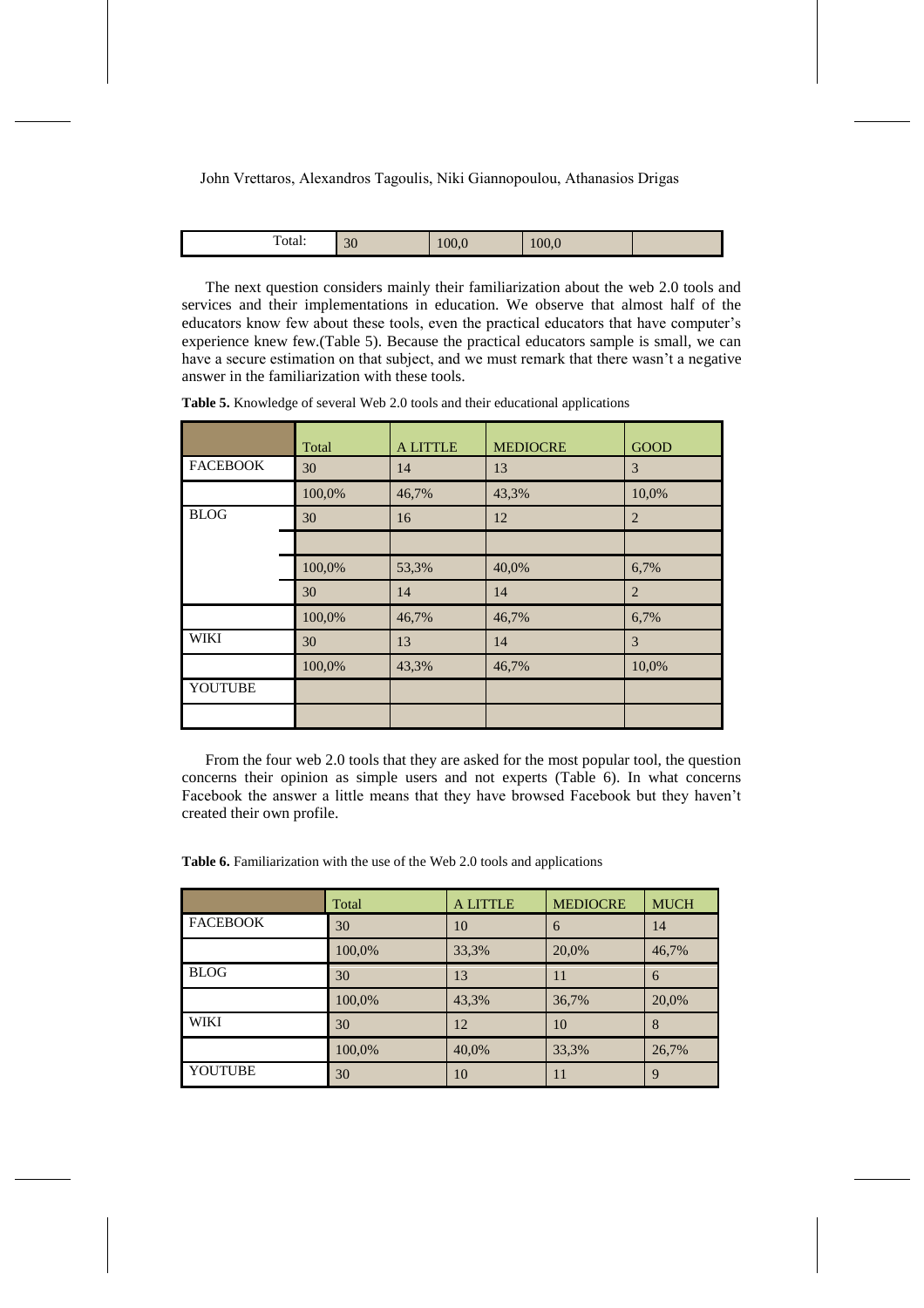| 30,0%<br>36,7%<br>$100,0\%$<br>33,3% |
|--------------------------------------|
|--------------------------------------|

The last question is about their stances, which is quite determining for the survey, because its positive change during the training course and the survey indicates that the educators are ready to use the web 2.0 tools and services for educational purposes, and it also indicates the success of the pilot training program, not as a statistical but as an educational value (Table 7).

**Table 7.** Opinion about the applications of Web 2.0 tools in education

....

|                                     | Frequency | Percent | <b>Valid Percent</b> | Cumulative<br>Percent: |
|-------------------------------------|-----------|---------|----------------------|------------------------|
| I DO NOT KNOW                       | 8         | 26,7    | 26,7                 | 26,7                   |
| <b>I AGREE</b>                      | 16        | 53,3    | 53,3                 | 80,0                   |
| THEY ARE VERY<br><b>INTERESTING</b> | 6         | 20,0    | 20,0                 | 100,0                  |
| Total                               | 30        | 100,0   | 100,0                |                        |

Finally from a statistical point of view, the question is appropriate for  $2\chi$  checks and variable independence, because in every cross cell, we must have over five observations. On the specific question its distribution for all the categories is over five observations (8.16,6), so we select this variable which is appropriate for crossing, for statistical and pedagogical reasons.

# After the completion of the pilot training program

From this question we observe that most educators comprehend the function of the web 2.0 tools and services and its educational implementation without particular difficulties (Table 8).

**Table 8.** Difficulty in handling the tools for enrolment and participation in the educational process

|                 | Total  | <b>A LITTLE</b> | <b>MEDIOCRE</b> | <b>MUCH</b> |
|-----------------|--------|-----------------|-----------------|-------------|
| <b>FACEBOOK</b> | 30     | 20              |                 | 3           |
|                 | 100,0% | 66,7%           | 23,3%           | 10,0%       |
| <b>BLOG</b>     | 30     | 13              | 10              | 7           |
|                 | 100,0% | 43,3%           | 33,3%           | 23,3%       |
| WIKI            | 30     | 15              | 9               | 6           |
|                 | 100,0% | 50,0%           | 30,0%           | 20,0%       |
| <b>YOUTUBE</b>  | 30     | 19              | 10              |             |
|                 | 100,0% | 63,3%           | 33,3%           | 3,3%        |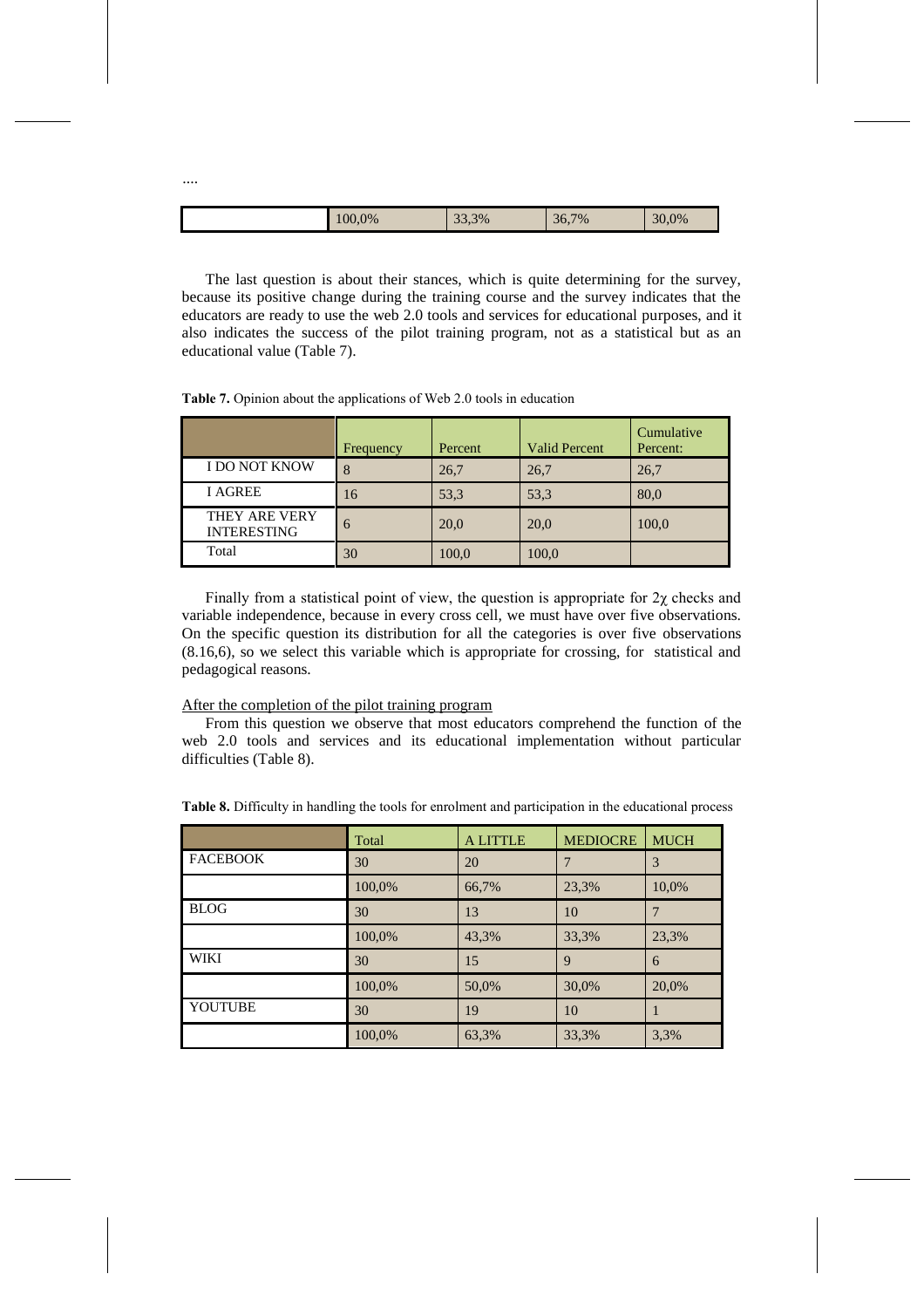In this question we observe that a large percentage needed the help of an expert to use the web 2.0 tools and services, 63%, which from a competences point of view leads as to the conclusion that the educators weren't ready to use the tools, from a competences point of view (Table 9).

|            | Frequency | Percent | <b>Valid Percent</b> | Cumulative<br>Percent: |
|------------|-----------|---------|----------------------|------------------------|
| <b>YES</b> | 19        | 63,3    | 63,3                 | 63,3                   |
| NO.        | 11        | 36,7    | 36,7                 | 100,0                  |
| Total      | 30        | 100,0   | 100,0                |                        |

**Table 9.** Use of help in handling the tools

Taking also under consideration the fact that 15% of the educators are specialized in informatics, we come to the conclusion that the educators' participation in other training programs in web 2.0 tools and services in education would help, for the successful implementation by the educators, in order to acquire the competences needed for the use of the tools and adoption of the use of the tools.

As we can see from the question concerning the educational value of the tools, only one respondent answered positively, where he has used the web 2.0 tools and services in class (Table 10).

|                   | Frequency | Percent | <b>Valid Percent</b> | Cumulative<br>Percent: |
|-------------------|-----------|---------|----------------------|------------------------|
| MEDIOCRE          |           | 16,7    | 16,7                 | 16,7                   |
| <b>SUFFICIENT</b> | 25        | 83,3    | 83,3                 | 100,0                  |
| Total:            | 30        | 100,0   | 100,0                |                        |

**Table 10.** The instructive value of tools

Generally the respondents, 55%-90% have a more positive stance, after their participation in the training program, against the matters that affects the adult training.

One of the most important answers is the one that indicates that, through a short training program they gained the self efficacy, and the competences to develop their own learning activities through the use of the web2.0 tools and services (67%) (Table 11,12).

|                                                               | Total  | <b>A LITTLE</b> | <b>MEDIOCRELY</b> | <b>MUCH</b> |
|---------------------------------------------------------------|--------|-----------------|-------------------|-------------|
| DO THEY MEET THE<br><b>REQUIREMENTS OF ADULT</b><br>LEARNING? | 30     |                 | 11                | 19          |
|                                                               | 100,0% | .0%             | 36,7%             | 63,3%       |
| DO THEY LEAD IN<br><b>EXTRACTING TACIT</b>                    | 29     |                 | 12                |             |

**Table 11.** How do the tools help?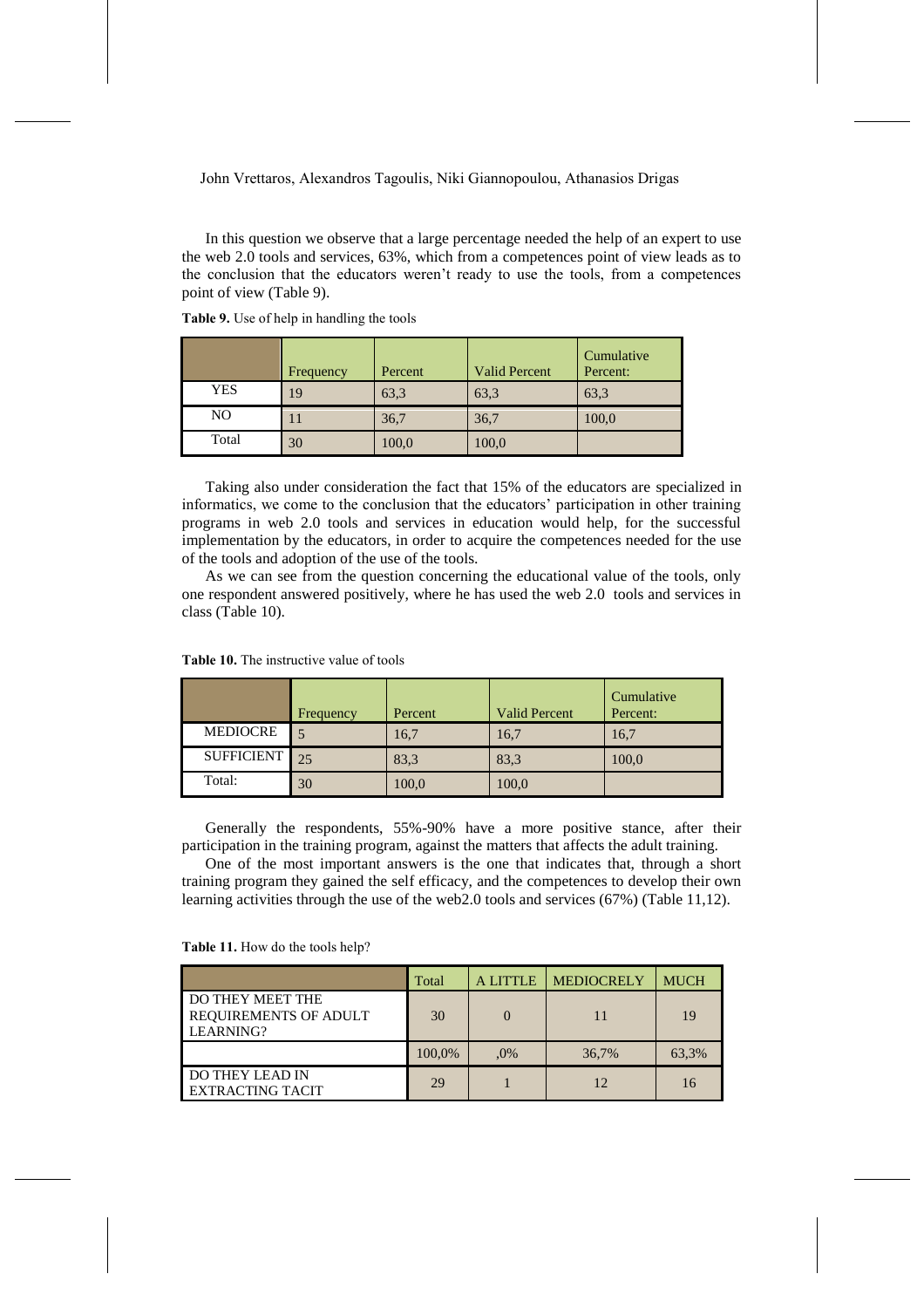| KNOWLEDGE?                                                         |        |          |       |       |
|--------------------------------------------------------------------|--------|----------|-------|-------|
|                                                                    | 100,0% | 3,4%     | 41,4% | 55,2% |
| DO YOU THINK THEY COULD<br><b>SUPPORT LEARNING BY</b><br>DOING:    | 29     | $\Omega$ | 9     | 20    |
|                                                                    | 100,0% | $.0\%$   | 31,0% | 69,0% |
| DO YOU THINK THEY COULD<br><b>ENHANCE COOPERATIVE</b><br>LEARNING? | 30     | $\Omega$ | 3     | 27    |
|                                                                    | 100,0% | .0%      | 10,0% | 90,0% |

**Table 12.** Development of activities with adult education techniques using the tools

|              | Frequency | Percent | <b>Valid Percent</b> | Cumulative<br>Percent: |
|--------------|-----------|---------|----------------------|------------------------|
| YES          | 20        | 66,7    | 66,7                 | 66,7                   |
| <b>MAYBE</b> | 10        | 33,3    | 33,3                 | 100,0                  |
| Total        | 30        | 100,0   | 100,0                |                        |

Facebook became very popular among educators. Apparently, its use for the educators' acquaintance as trainees, which created a positive atmosphere in class, had an important role (Table 13, 14).

|  |  | Table 13. Use of Facebook |  |
|--|--|---------------------------|--|
|  |  |                           |  |

|                           | Frequency | Percent | <b>Valid Percent</b> | Cumulative<br>Percent: |
|---------------------------|-----------|---------|----------------------|------------------------|
| A LITTLE<br><b>USEFUL</b> |           | 3,3     | 3,3                  | 3,3                    |
| <b>VERY USEFUL</b>        | 29        | 96,7    | 96,7                 | 100,0                  |
| Total                     | 30        | 100,0   | 100,0                |                        |

**Table 14.** To what extend Facebook can enhance the development of team spirit in virtual calls

|                   | Frequency | Percent | <b>Valid Percent</b> | Cumulative<br>Percent: |
|-------------------|-----------|---------|----------------------|------------------------|
| <b>MEDIOCRELY</b> | ∠         | 6,7     | 6,7                  | 6,7                    |
| <b>MUCH</b>       | 28        | 93,3    | 93,3                 | 100,0                  |
| Total             | 30        | 100.0   | 100,0                |                        |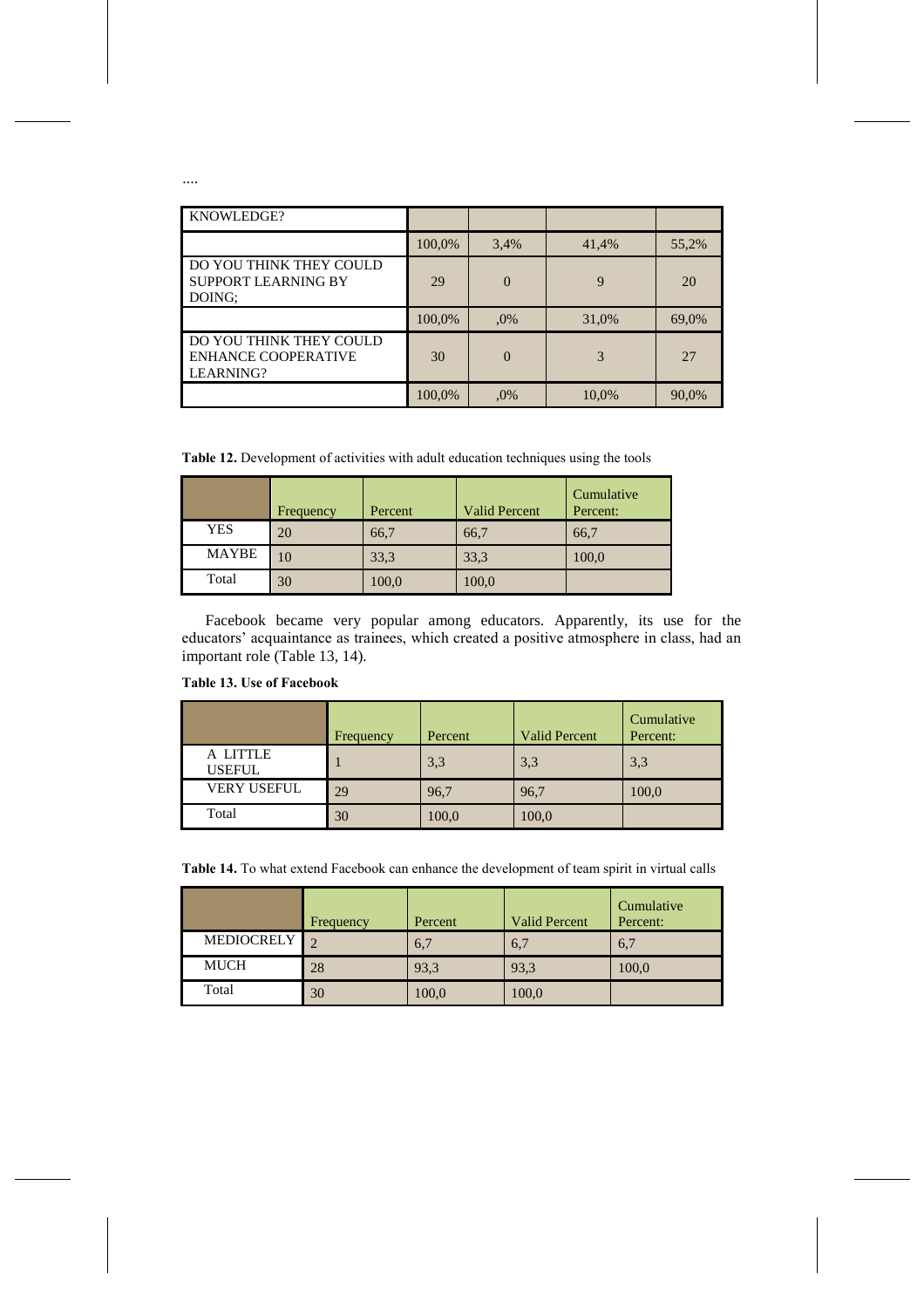The educators' answers also show that their where greatly familiarized with the tools and services during the pilot training program, and recognized their educational value (Table 16,17).

|                      | Frequency | Percent | Valid<br>Percent | Cumulative<br>Percent: |
|----------------------|-----------|---------|------------------|------------------------|
| <b>I ALREADY WAS</b> |           | 23,3    | 23,3             | 23,3                   |
| <b>A LITTLE</b>      |           | 3,3     | 3,3              | 26,7                   |
| <b>ENOUGH</b>        | 10        | 33,3    | 33,3             | 60,0                   |
| <b>MUCH</b>          | 12        | 40,0    | 40,0             | 100,0                  |
| Total                | 30        | 100,0   | 100,0            |                        |

**Table 15.** Familiarization with use of the tools

**Table 16.** Learning results using the applications and the tools

|                                   | Frequency | Percent | <b>Valid Percent</b> | Cumulative<br>Percent: |
|-----------------------------------|-----------|---------|----------------------|------------------------|
| <b>I ALREADY</b><br><b>KNEW</b>   |           | 3,3     | 3,3                  | 3,3                    |
| <b>I LEARNED</b><br><b>ENOUGH</b> | 10        | 33,3    | 33,3                 | 36,7                   |
| <b>I LEARNED</b><br>MUCH          | 19        | 63,3    | 63,3                 | 100,0                  |
| Total                             | 30        | 100,0   | 100,0                |                        |

**Table 17.** Use of the tools in class

|                  | Frequency | Percent | <b>Valid Percent</b> | Cumulative<br>Percent: |
|------------------|-----------|---------|----------------------|------------------------|
| <b>A LITTLE</b>  |           | 10,0    | 10,0                 | 10,0                   |
| <b>ENOUGH</b>    | 16        | 53,3    | 53,3                 | 63,3                   |
| <b>VERY MUCH</b> | 11        | 36,7    | 36,7                 | 100,0                  |
| Total            | 30        | 100,0   | 100,0                |                        |

# **4 Conclusions**

Through the empirical study presented we can understand the stances of Greek adult educators against the web 2.0 tools and services, but also the competences they can acquire through the use of the tools and services, but also the need for greater dissemination of the capabilities that the web tools and services in education. There is